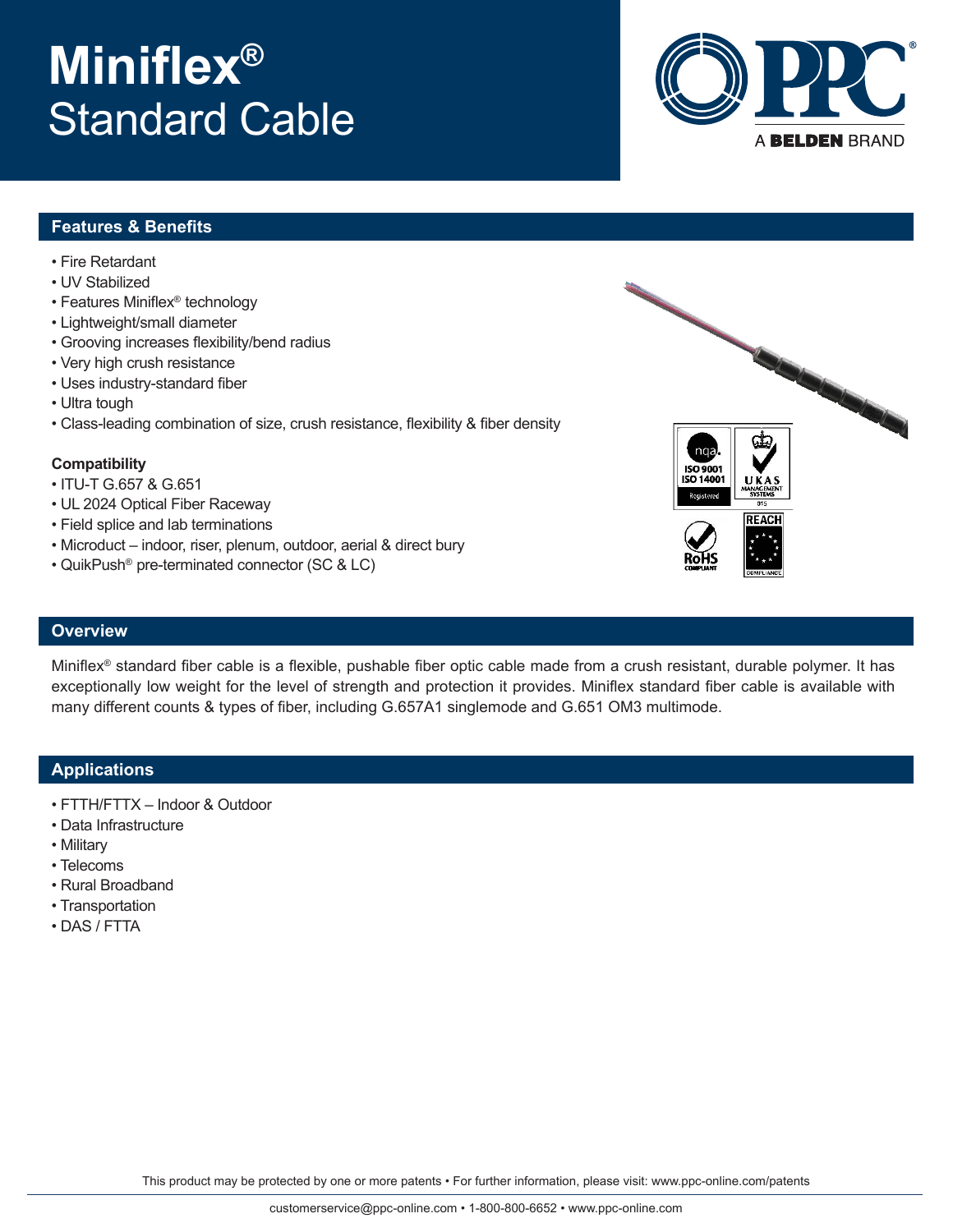# **Miniflex®** Standard Cable



### **Technical Data**

#### **Cable Material**

|                                                                                             | Weight                                                  | 0.D.      | <b>Sheath</b><br><b>Thickness</b> | <b>Tension</b><br><b>Strength</b> | <b>Minimum Bend Radius</b>                          |                  |              |  |  |
|---------------------------------------------------------------------------------------------|---------------------------------------------------------|-----------|-----------------------------------|-----------------------------------|-----------------------------------------------------|------------------|--------------|--|--|
| <b>Fiber Count</b>                                                                          |                                                         |           |                                   |                                   | <b>Installation</b>                                 | <b>Operation</b> | Crush        |  |  |
| $250 \mu m$                                                                                 | kg/km (lbs/kft)                                         | $mm$ (in) | $mm$ (in)                         | n                                 | $mm$ (in)                                           | $mm$ (in)        | $\mathsf{n}$ |  |  |
| 1, 2, 4, 6, 8 & 12                                                                          | 8.1(5.4)                                                | 3.0(0.1)  | 0.8(.03)                          | 100                               | 15(.6)<br>30(1.2)                                   |                  | 950          |  |  |
| 1 $(900 \mu m)$                                                                             | 8.1(5.4)                                                | 3.0(0.1)  | 0.8(.03)                          | 100                               | 15(.6)                                              | 30(1.2)          | 950          |  |  |
| 24                                                                                          | 9.2(6.1)                                                | 4.0(0.15) | 0.7(0.027)                        | 100                               | 20(.8)                                              | 40(1.6)          | 650          |  |  |
| <b>Material</b>                                                                             | <b>Properties</b>                                       |           |                                   |                                   | <b>Best for</b>                                     | <b>Color</b>     |              |  |  |
| <b>PBT</b>                                                                                  | Hardest & toughest outdoor material, some UV resistance |           |                                   |                                   | Indoor $-$ (FR) & Outdoor $-$ (UV stable)<br>Black* |                  |              |  |  |
| Tone-able cables use a 33 AWG Copper Clad Toning Wire. *Other colors available upon request |                                                         |           |                                   |                                   |                                                     |                  |              |  |  |
| <b>Operating Temp</b>                                                                       |                                                         |           |                                   | <b>Installation Temp</b>          |                                                     |                  |              |  |  |
| $^{\circ}C$ ( $^{\circ}F$ )                                                                 |                                                         |           |                                   | $^{\circ}C$ ( $^{\circ}F$ )       |                                                     |                  |              |  |  |
| $-40$ to 70 ( $-40$ to 158)                                                                 |                                                         |           |                                   | $-20$ to 60 $(-4)$ to 140)        |                                                     |                  |              |  |  |

#### **Fiber Transmission Performance Specification**

| <b>Item</b>                        | Single-mode                  | Single-mode 900um            | <b>Multi-mode</b>            |  |
|------------------------------------|------------------------------|------------------------------|------------------------------|--|
| Specification                      | G657 A1                      | G657 A2                      | OM <sub>3</sub>              |  |
| Attenuation (850 / 1300 nm)        | n/a                          | n/a                          | 3.5/1.5 dB/km                |  |
| Attenuation (1310 / 1550 nm)       | 0.4/0.3 dB/km                | 0.4/0.3 dB/km                | n/a                          |  |
| Attenuation at 1383nm              | $\leq$ 0.32 dB/km<br>n/a     |                              | n/a                          |  |
| Attenuation at 1625 nm             | $< 0.24$ dB/km               | $< 0.24$ dB/km               | n/a                          |  |
| Refractive Index at 1310nm, 1550nm | 1.467, 1.468                 | 1.467, 1.468                 | n/a                          |  |
| Refractive Index at 850nm, 1300nm  | n/a                          | n/a                          | 1.482, 1.477                 |  |
| Proof test                         | 0.69 GPa (100 kpsi), 1% min. | 0.69 GPa (100 kpsi), 1% min. | 0.69 GPa (100 kpsi), 1% min. |  |
| Cladding diameter                  | $125 \pm 0.7 \mu m$          | $125 \pm 0.7$ µm             | $125 \pm 1.0 \mu m$          |  |
| Coated diameter                    | 235µm to 245µm               | 235µm to 245µm               | 237µm to 247µm               |  |
| Core/Cladding concentricity error  | ≤ 0.5 $µm$                   | $\leq 0.5$ µm                | $\leq 1.0 \mu m$             |  |
| Coating concentricity error        | $\leq 12 \mu m$              | $\leq 12 \mu m$              | $\leq 6 \mu m$               |  |
| Macro bend loss                    | $(1550 \; nm)$               | (1550 nm)                    | (850 and 1300 nm)            |  |
| 10 turns at 50mm diameter          | $\leq$ 0.01 dB               | n/a                          | $\leq 0.2$ dB                |  |
| 10 turns at 15 mm diameter         | $\leq$ 0.2 dB                | $\leq$ 0.03 dB               | n/a                          |  |
| 1 turn at 10mm diameter            | $\leq$ 0.2 dB                | $\leq$ 0.10 dB               | n/a                          |  |
| 1 turn at 7.5mm diameter           | n/a                          | ≤ 0.50 dB                    | n/a                          |  |
| Temp. range (operation)            | max attenuation change       |                              | max attenuation change       |  |
| -60°C to 85°C (-76°F to 185°F)     | $\leq 0.05$ dB/km            |                              | $\leq 0.1$ dB/km             |  |
| <b>Coating Strip Force</b>         | 1.3 to 8.9 N                 |                              | 1.3 to 8.9 N                 |  |

This product may be protected by one or more patents • For further information, please visit: www.ppc-online.com/patents